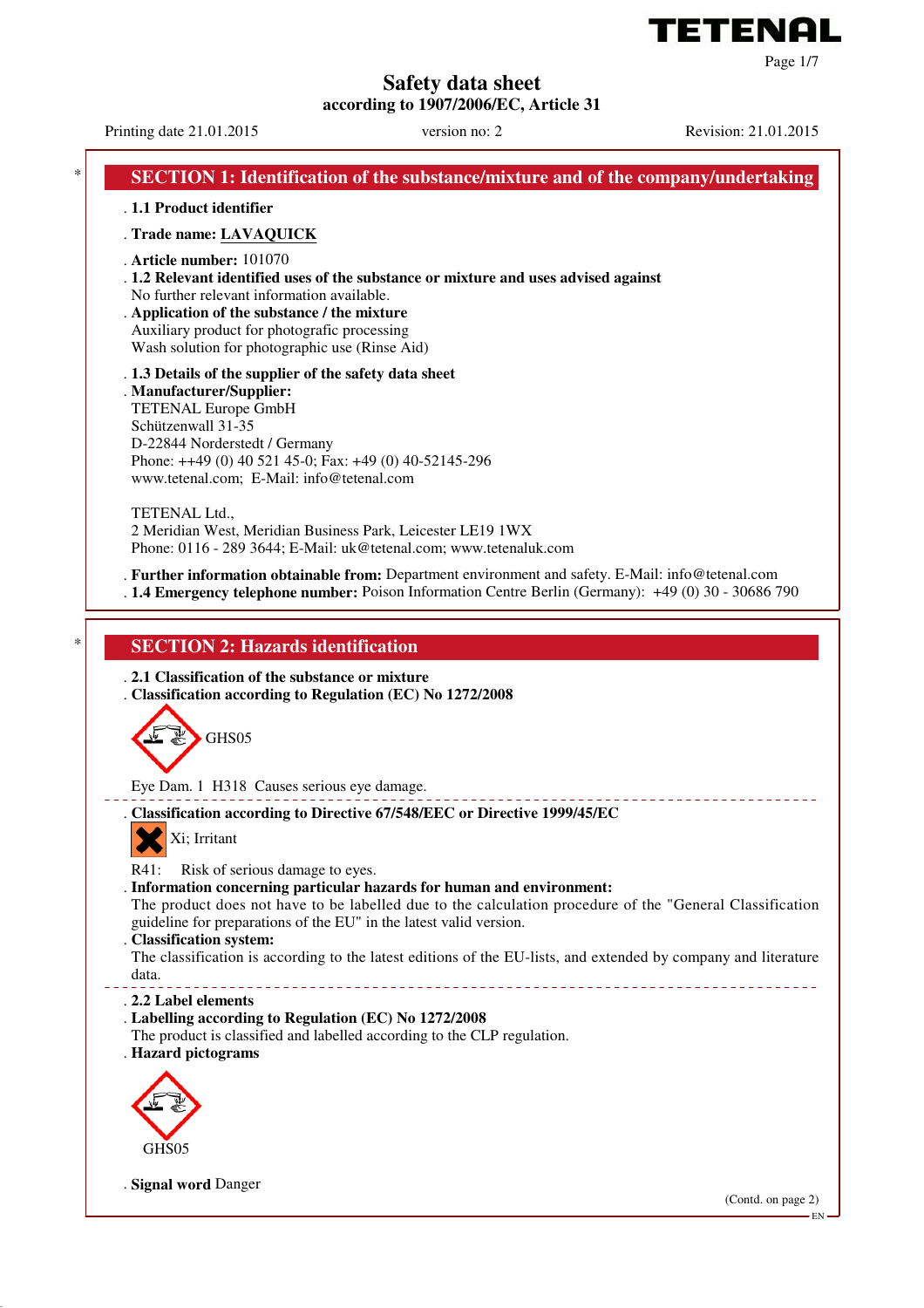

Printing date 21.01.2015 version no: 2 Revision: 21.01.2015

**Trade name: LAVAQUICK**

(Contd. of page 1)

Page 2/7

. **Hazard-determining components of labelling:** tetrasodium ethylene diaminetetraacetate . **Hazard statements** H318 Causes serious eye damage. . **Precautionary statements** P101 If medical advice is needed, have product container or label at hand.<br>P102 Keep out of reach of children. Keep out of reach of children. P103 Read label before use. P280 Wear protective gloves / eye protection. P305+P351+P338 IF IN EYES: Rinse cautiously with water for several minutes. Remove contact lenses, if present and easy to do. Continue rinsing.

#### . **2.3 Other hazards**

. **Results of PBT and vPvB assessment**

. **PBT:** Not applicable.

. **vPvB:** Not applicable.

## **SECTION 3: Composition/information on ingredients**

#### . **3.2 Chemical characterisation: Mixtures**

. **Description:** Mixture of substances listed below and with nonhazardous additions.

| . Dangerous components:   |                                                                                                      |             |
|---------------------------|------------------------------------------------------------------------------------------------------|-------------|
| $CAS: 64-02-8$            | tetrasodium ethylene diaminetetraacetate                                                             | $10 - 25\%$ |
| EINECS: 200-573-9         | $X$ Xn R22; $X$ Xi R41                                                                               |             |
|                           | Index number: $607-428-00-2$ eye Dam. 1, H318; $\circled{)}$ Acute Tox. 4, H302; Acute Tox. 4, H332; |             |
|                           | Skin Irrit. 2, H315                                                                                  |             |
| CAS: 584-08-7             | potassium carbonate                                                                                  | $5-10\%$    |
| EINECS: 209-529-3         | $\mathbf{\times}$ Xi R36/38                                                                          |             |
| Reg.nr.: 01-2119532646-36 | $\Diamond$ Skin Irrit. 2, H315; Eye Irrit. 2, H319; STOT SE 3, H335                                  |             |
|                           | . Additional information: For the wording of the listed risk phrases refer to section 16.            |             |

# **SECTION 4: First aid measures**

. **4.1 Description of first aid measures**

- . **General information:** Immediately remove any clothing/shoes soiled by the product.
- . **After skin contact:** Immediately rinse with water.
- . **After eye contact:** Rinse opened eye for several minutes under running water. Then consult a doctor.
- . **After swallowing:**
- If symptoms persist consult doctor.
- Rinse out mouth and then drink plenty of water.
- . **4.2 Most important symptoms and effects, both acute and delayed**
- No further relevant information available.
- . **4.3 Indication of any immediate medical attention and special treatment needed**

No further relevant information available.

## **SECTION 5: Firefighting measures**

- . **5.1 Extinguishing media**
- . **Suitable extinguishing agents:**
- CO2, powder or water spray. Fight larger fires with water spray or alcohol resistant foam.
- . **5.2 Special hazards arising from the substance or mixture** No further relevant information available.

(Contd. on page 3)

EN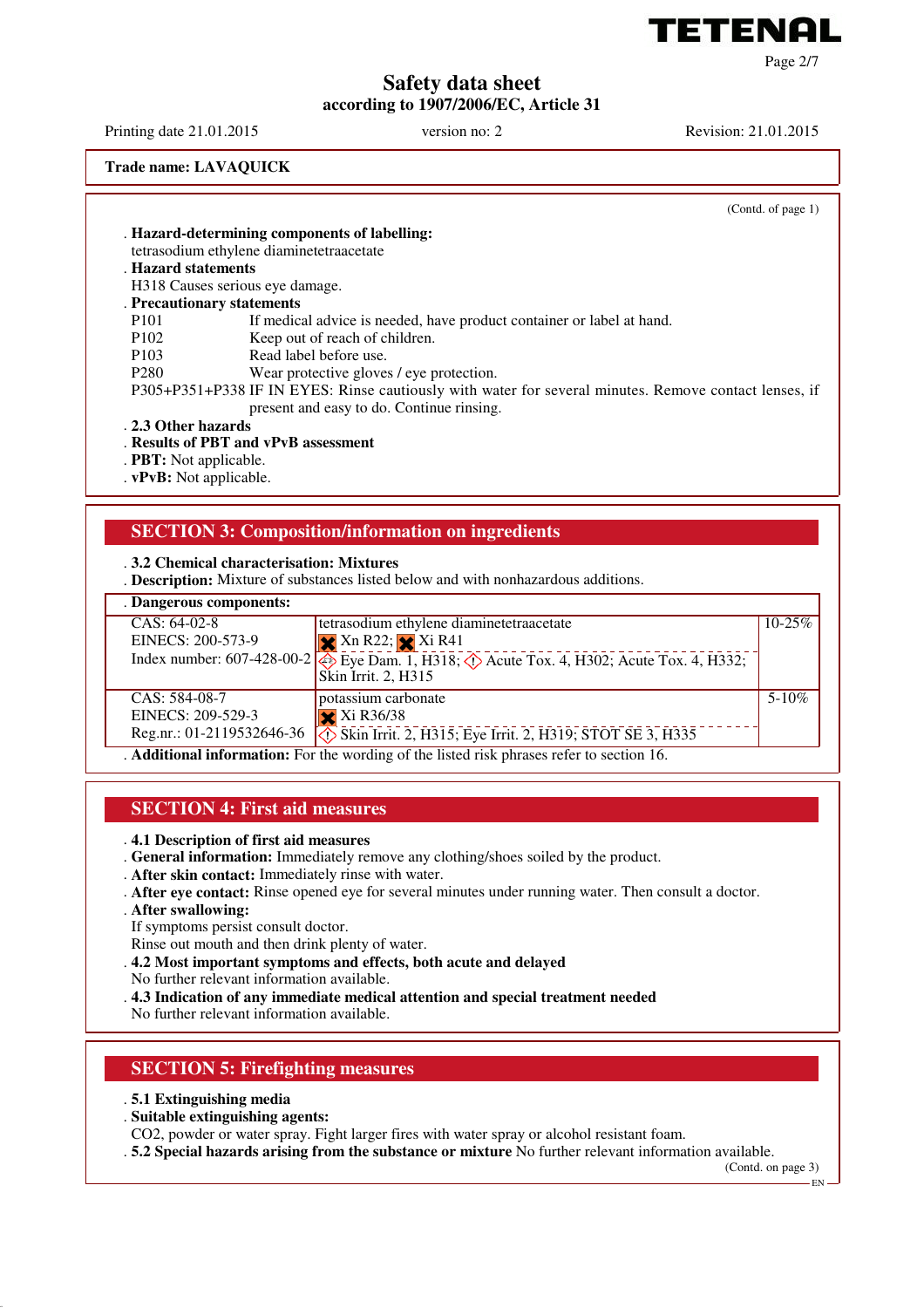

Printing date 21.01.2015 version no: 2 Revision: 21.01.2015

**Trade name: LAVAQUICK**

(Contd. of page 2)

Page 3/7

. **5.3 Advice for firefighters**

. **Protective equipment:** No special measures required.

## **SECTION 6: Accidental release measures**

- . **6.1 Personal precautions, protective equipment and emergency procedures** Ensure adequate ventilation . **6.2 Environmental precautions:**
- Dilute with plenty of water.
- Do not allow to enter sewers/ surface or ground water.
- . **6.3 Methods and material for containment and cleaning up:**

Absorb with liquid-binding material (sand, diatomite, acid binders, universal binders, sawdust). Pick up mechanically.

. **6.4 Reference to other sections** No dangerous substances are released.

## **SECTION 7: Handling and storage**

. **7.1 Precautions for safe handling** No special measures required.

- . **Information about fire and explosion protection:** No special measures required.
- . **7.2 Conditions for safe storage, including any incompatibilities**
- . **Storage:**
- . **Requirements to be met by storerooms and receptacles:** No special requirements.
- . **Information about storage in one common storage facility:** Store away from foodstuffs.
- Do not store together with reducing agents, heavy-metal compounds, acids and alkalis.
- . **Further information about storage conditions:**
- Store in cool, dry conditions in well sealed receptacles.

Protect from heat and direct sunlight.

Store under lock and key and out of the reach of children.

Recommended storage temperature: 5-30 °C

. **7.3 Specific end use(s)** No further relevant information available.

## \* **SECTION 8: Exposure controls/personal protection**

- . **Additional information about design of technical facilities:** No further data; see item 7.
- . **8.1 Control parameters**

. **Ingredients with limit values that require monitoring at the workplace:**

The product does not contain any relevant quantities of materials with critical values that have to be monitored at the workplace.

. **Additional information:** The lists valid during the making were used as basis.

- . **8.2 Exposure controls**
- . **Personal protective equipment:**
- . **General protective and hygienic measures:**
- The usual precautionary measures are to be adhered to when handling chemicals. Do not inhale gases / fumes / aerosols.
- Avoid contact with the eyes and skin.
- . **Respiratory protection:** Ensure adequate ventilation
- . **Protection of hands:**



Protective gloves

(Contd. on page 4)

EN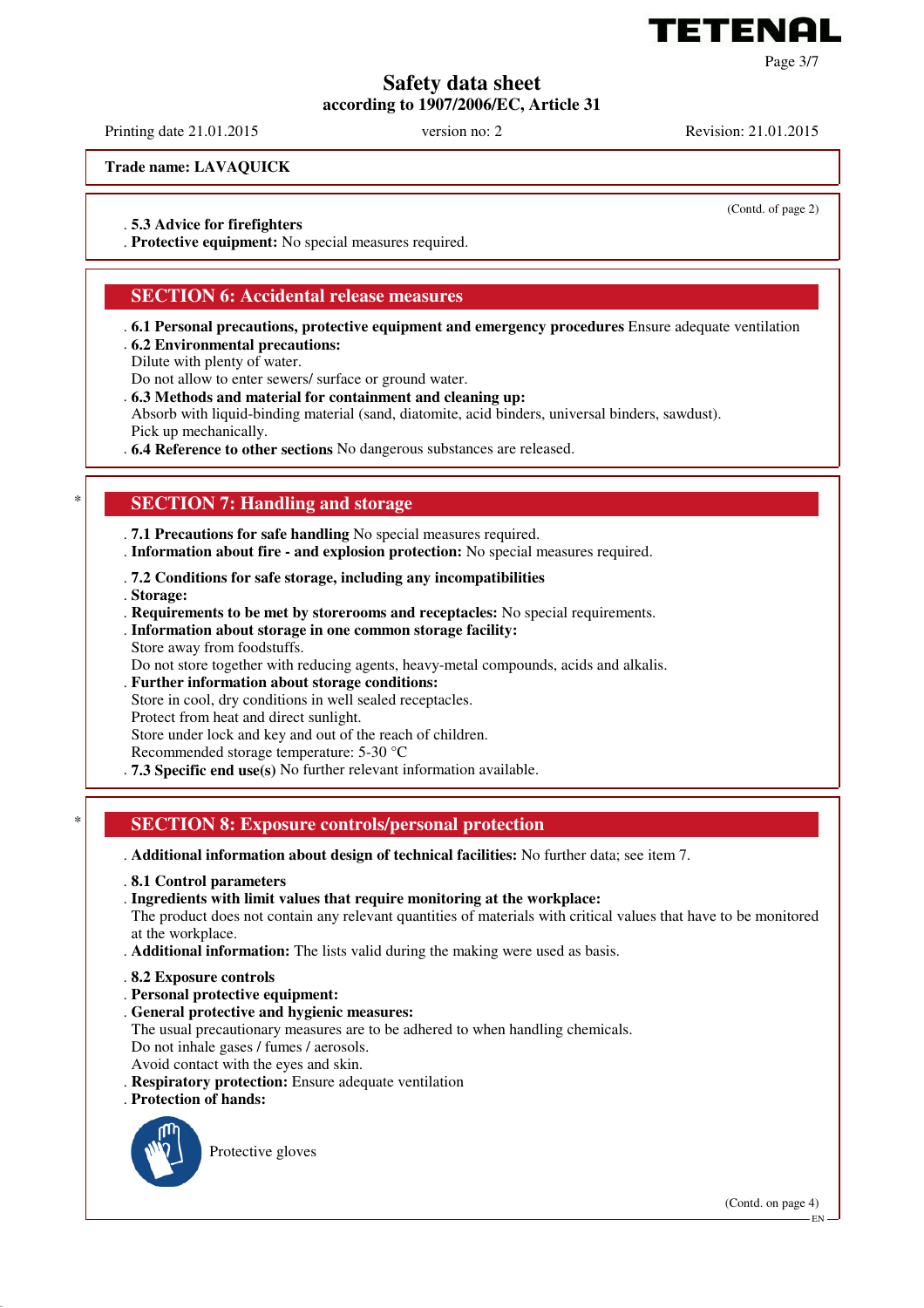

Printing date 21.01.2015 version no: 2 Revision: 21.01.2015

#### **Trade name: LAVAQUICK**

(Contd. of page 3)

Page 4/7

Impervious gloves The glove material has to be impermeable and resistant to the product/ the substance/ the preparation. Selection of the glove material on consideration of the penetration times, rates of diffusion and the degradation . **Material of gloves** The selection of the suitable gloves does not only depend on the material, but also on further marks of quality and varies from manufacturer to manufacturer. As the product is a preparation of several substances, the resistance of the glove material can not be calculated in advance and has therefore to be checked prior to the application. Butyl rubber, BR Nitrile rubber, NBR Neoprene gloves . **Penetration time of glove material** Gove material breakthroug-time layer thickness<br>Butyl rubber:  $>480$  min  $>0.4$ mm Butyl rubber:  $>480$  min  $\geq 0,4$ mm<br>Nitrile rubber:  $>480$  min  $>0,38$ mm Nitrile rubber: Neoprene:  $>240$  min  $\geq 0.65$ mm The exact break trough time has to be found out by the manufacturer of the protective gloves and has to be observed. . **Eye protection:** Safety glasses

. **Body protection:** Protective work clothing

| . 9.1 Information on basic physical and chemical properties |                                               |  |
|-------------------------------------------------------------|-----------------------------------------------|--|
| . General Information                                       |                                               |  |
| . Appearance:<br>Form:                                      | Fluid                                         |  |
| Colour:                                                     | Colourless                                    |  |
| . Odour:                                                    | Odourless                                     |  |
| . pH-value at 20 $^{\circ}$ C:                              | 11.2                                          |  |
| . Change in condition                                       |                                               |  |
| Melting point/Melting range: Undetermined.                  |                                               |  |
| Boiling point/Boiling range: $>100 °C$                      |                                               |  |
| . Flash point:                                              | Not applicable.                               |  |
| . Ignition temperature:                                     | 200 °C                                        |  |
| . Self-igniting:                                            | Product is not selfigniting.                  |  |
| . Danger of explosion:                                      | Product does not present an explosion hazard. |  |
| . Vapour pressure at 20 °C:                                 | $23$ hPa                                      |  |
| . Density at 20 $^{\circ}$ C:                               | $1.325$ g/cm <sup>3</sup>                     |  |
| . Solubility in / Miscibility with                          |                                               |  |
| water:                                                      | Fully miscible.                               |  |
| . Solvent content:                                          |                                               |  |
| <b>Organic solvents:</b>                                    | $0.0 \%$                                      |  |
| Water:                                                      | $>62\%$                                       |  |

(Contd. on page 5)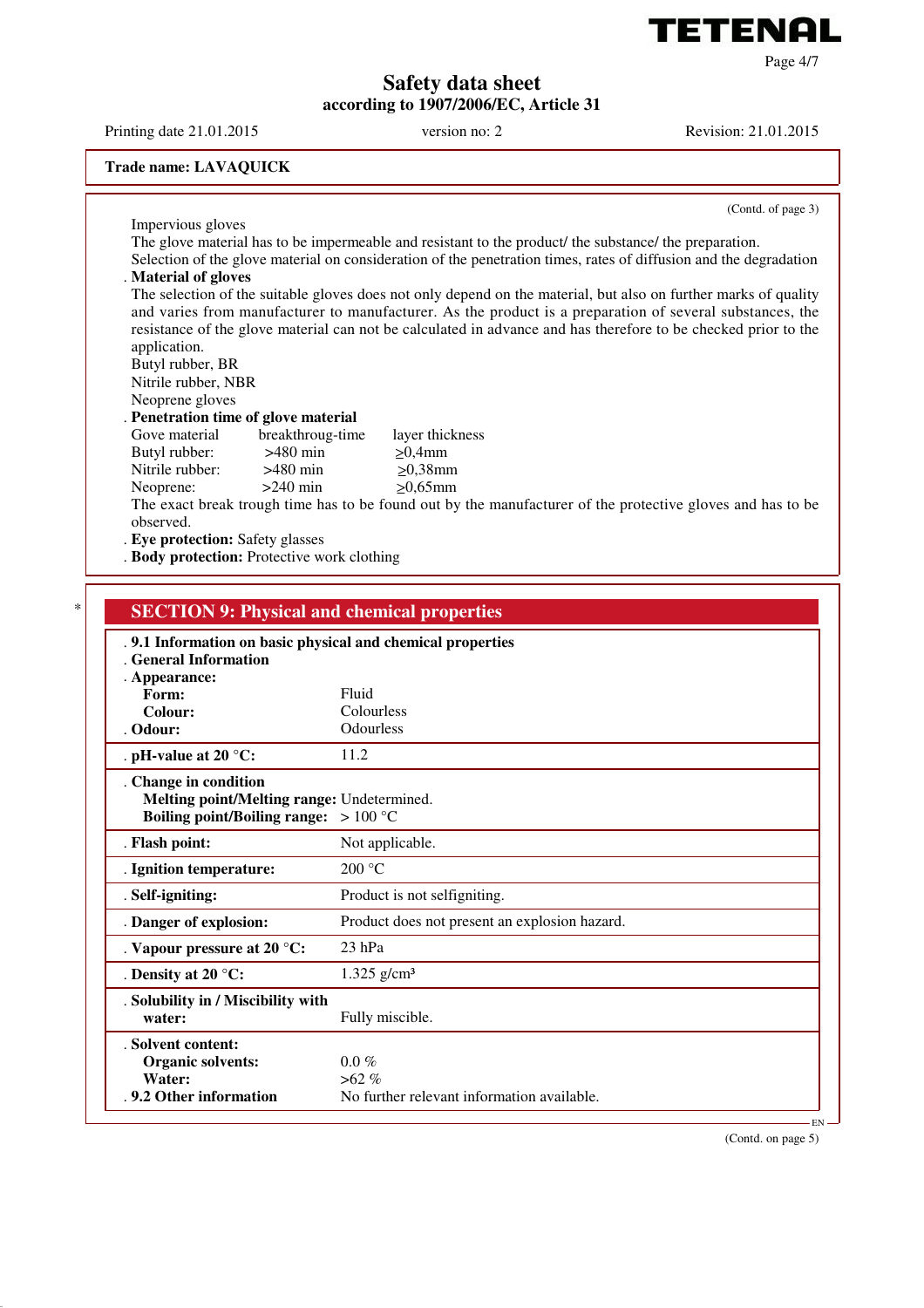

Printing date 21.01.2015 version no: 2 Revision: 21.01.2015

**Trade name: LAVAQUICK**

(Contd. of page 4)

Page 5/7

## **SECTION 10: Stability and reactivity**

. **10.1 Reactivity**

- . **10.2 Chemical stability**
- . **Thermal decomposition / conditions to be avoided:** No decomposition if used according to specifications.
- . **10.3 Possibility of hazardous reactions** Reacts with strong acids and alkali.
- . **10.4 Conditions to avoid** No further relevant information available.
- . **10.5 Incompatible materials:** No further relevant information available.
- . **10.6 Hazardous decomposition products:** Irritant gases/vapours

## **SECTION 11: Toxicological information**

- . **11.1 Information on toxicological effects**
- . **Acute toxicity:**
- . **Primary irritant effect:**
- . **on the skin:** No irritant effect.
- . **on the eye:** Strong irritant with the danger of severe eye injury.
- . **Sensitisation:** No sensitising effects known.
- . **Additional toxicological information:**

The product shows the following dangers according to the calculation method of the General EU Classification Guidelines for Preparations as issued in the latest version: Irritant

#### **SECTION 12: Ecological information**

- . **12.1 Toxicity**
- . **Aquatic toxicity:** No further relevant information available.
- . **12.2 Persistence and degradability** No further relevant information available.
- . **12.3 Bioaccumulative potential** No further relevant information available.
- . **12.4 Mobility in soil** No further relevant information available.
- . **Additional ecological information:**
- . **General notes:**

Water hazard class 2 (German Regulation) (Self-assessment): hazardous for water Do not allow product to reach ground water, water course or sewage system. Danger to drinking water if even small quantities leak into the ground.

- . **12.5 Results of PBT and vPvB assessment**
- . **PBT:** Not applicable.
- . **vPvB:** Not applicable.
- . **12.6 Other adverse effects** No further relevant information available.

## **SECTION 13: Disposal considerations**

#### . **13.1 Waste treatment methods**

. **Recommendation**

Must not be disposed together with household garbage. Do not allow product to reach sewage system.

## . **European waste catalogue**

09 01 99 wastes not otherwise specified

#### . **Uncleaned packaging:**

. **Recommendation:** Disposal must be made according to official regulations.

(Contd. on page 6)

EN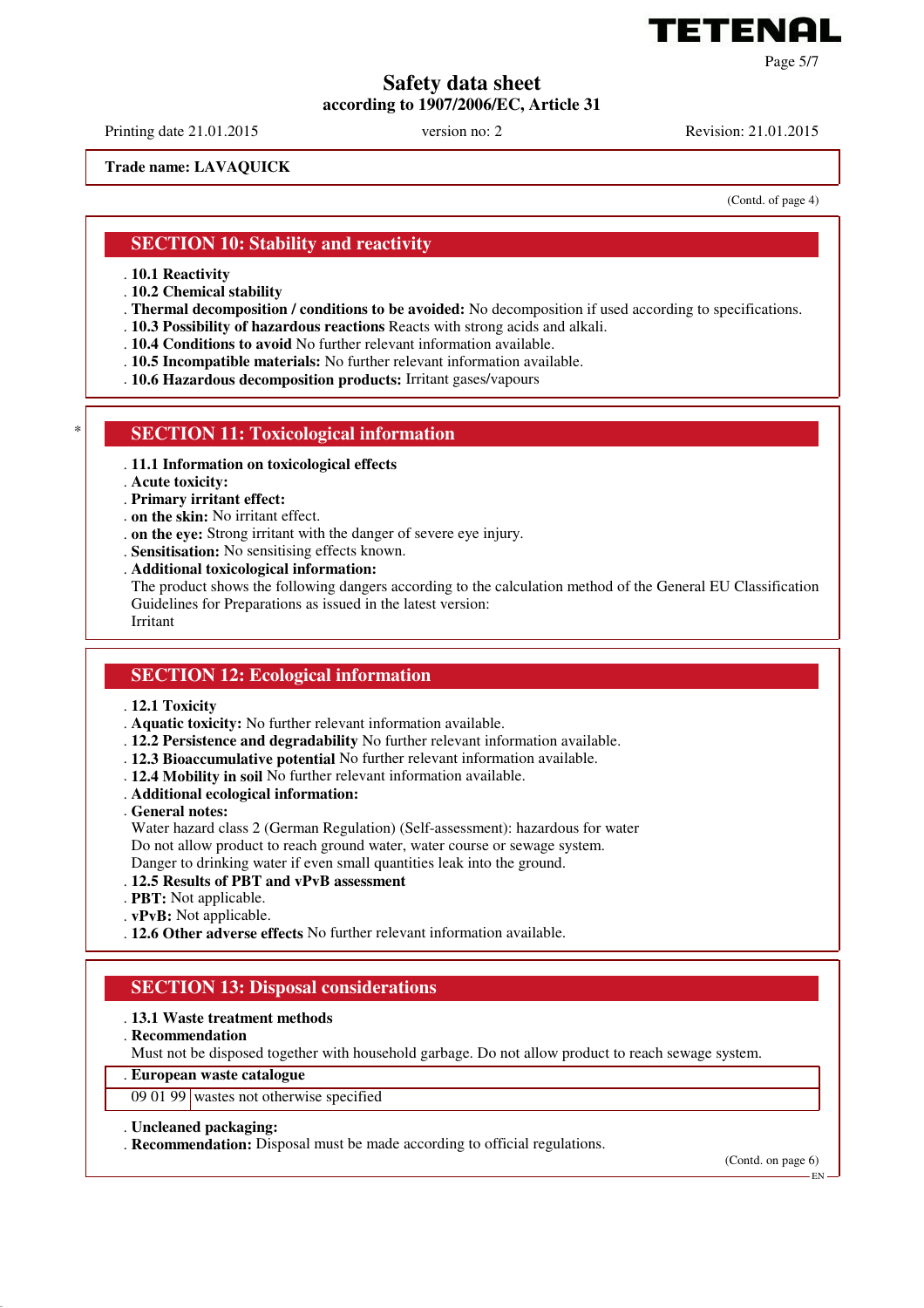

Page 6/7

## **Safety data sheet according to 1907/2006/EC, Article 31**

Printing date 21.01.2015 version no: 2 Revision: 21.01.2015

(Contd. of page 5)

**Trade name: LAVAQUICK**

. **Recommended cleansing agents:** Water, if necessary together with cleansing agents.

| . 14.1 UN-Number                                  |                 |  |
|---------------------------------------------------|-----------------|--|
| . ADR, ADN, IMDG, IATA                            | Void            |  |
| . 14.2 UN proper shipping name                    |                 |  |
| . ADR, ADN, IMDG, IATA                            | Void            |  |
| . 14.3 Transport hazard class(es)                 |                 |  |
| . ADR, ADN, IMDG, IATA                            |                 |  |
| . Class                                           | Void            |  |
| . 14.4 Packing group                              |                 |  |
| . ADR, IMDG, IATA                                 | Void            |  |
| . 14.5 Environmental hazards:                     |                 |  |
| . Marine pollutant:                               | N <sub>0</sub>  |  |
| . 14.6 Special precautions for user               | Not applicable. |  |
| . 14.7 Transport in bulk according to Annex II of |                 |  |
| <b>MARPOL73/78 and the IBC Code</b>               | Not applicable. |  |

## **SECTION 15: Regulatory information**

. **15.1 Safety, health and environmental regulations/legislation specific for the substance or mixture**

. **Labelling according to Regulation (EC) No 1272/2008** GHS label elements

. **15.2 Chemical safety assessment:** A Chemical Safety Assessment has not been carried out.

## **SECTION 16: Other information**

This information is based on our present knowledge. However, this shall not constitute a guarantee for any specific product features and shall not establish a legally valid contractual relationship.

#### . **Relevant phrases**

- H302 Harmful if swallowed.
- H315 Causes skin irritation.
- H318 Causes serious eye damage.
- H319 Causes serious eye irritation.
- H332 Harmful if inhaled.
- H335 May cause respiratory irritation.
- R22 Harmful if swallowed.
- R36/38 Irritating to eyes and skin.
- R41 Risk of serious damage to eyes.
- . **Department issuing MSDS:** Department product safety
- . **Contact:** e-mail: sida@tetenal.com
- . **Abbreviations and acronyms:**

RID: Règlement international concernant le transport des marchandises dangereuses par chemin de fer (Regulations Concerning the International Transport of Dangerous Goods by Rail)

ICAO: International Civil Aviation Organisation

ADR: Accord européen sur le transport des marchandises dangereuses par Route (European Agreement concerning the International Carriage of Dangerous Goods by Road)

(Contd. on page 7)

EN